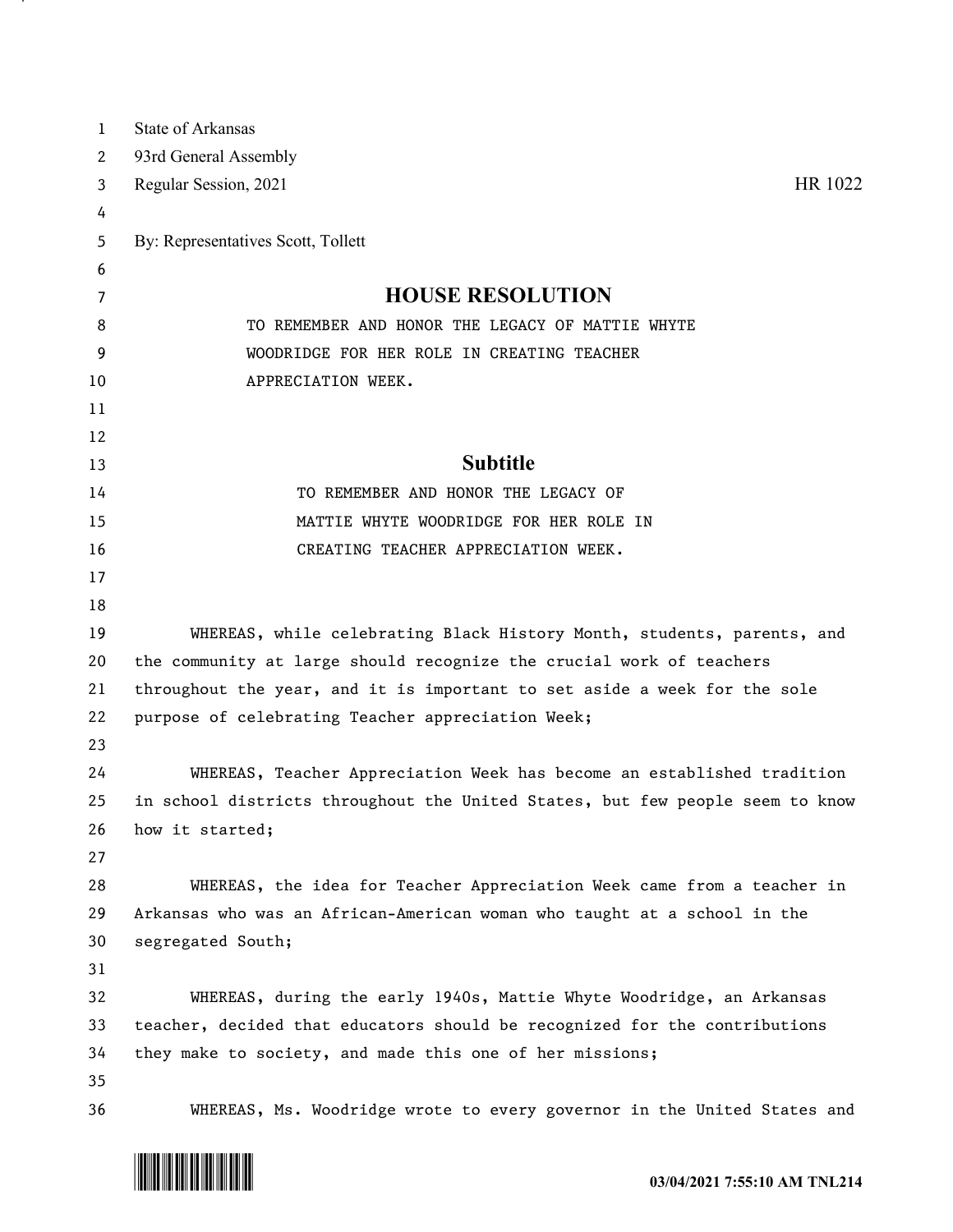corresponded with a host of politicians and leaders in education, stressing the need for a national day to honor teachers; WHEREAS, in 1944, one (1) of the many letters she wrote was read by First Lady Eleanor Roosevelt; WHEREAS, Mrs. Roosevelt acted upon that letter, asking the Eighty-First United States Congress to consider setting aside one (1) day per year to acknowledge and honor the work of teachers; WHEREAS, in addition to the efforts of Ms. Woodridge, the National Education Association, joined by its state affiliates in Kansas and Indiana, worked tirelessly to help make Ms. Woodridge's suggestion a reality and lobbied the United States Congress to create a day for the nation to celebrate teachers; WHEREAS, Ms. Woodridge gradually saw her plan to honor the work of teachers materialize as she continued to work as an educator in the Arkansas Delta, eventually serving as principal of Northend Elementary School in Helena, Arkansas, in the 1950s; WHEREAS, although Ms. Woodridge's idea worked its way through the United States Congress for decades, she lived to see it come to fruition; WHEREAS, the United States Congress initially declared March 7, 1980, as "National Teacher Day", but only for that particular year; WHEREAS, a growing movement to make National Teacher Day an annual event had already taken root, and people throughout the country continued to celebrate it; WHEREAS, for several more years, the National Education Association and its affiliates observed National Teacher Day on the first Tuesday of March, and in 1985, the National Education Association Representative Assembly voted to officially designate March 1 as National Teacher Day;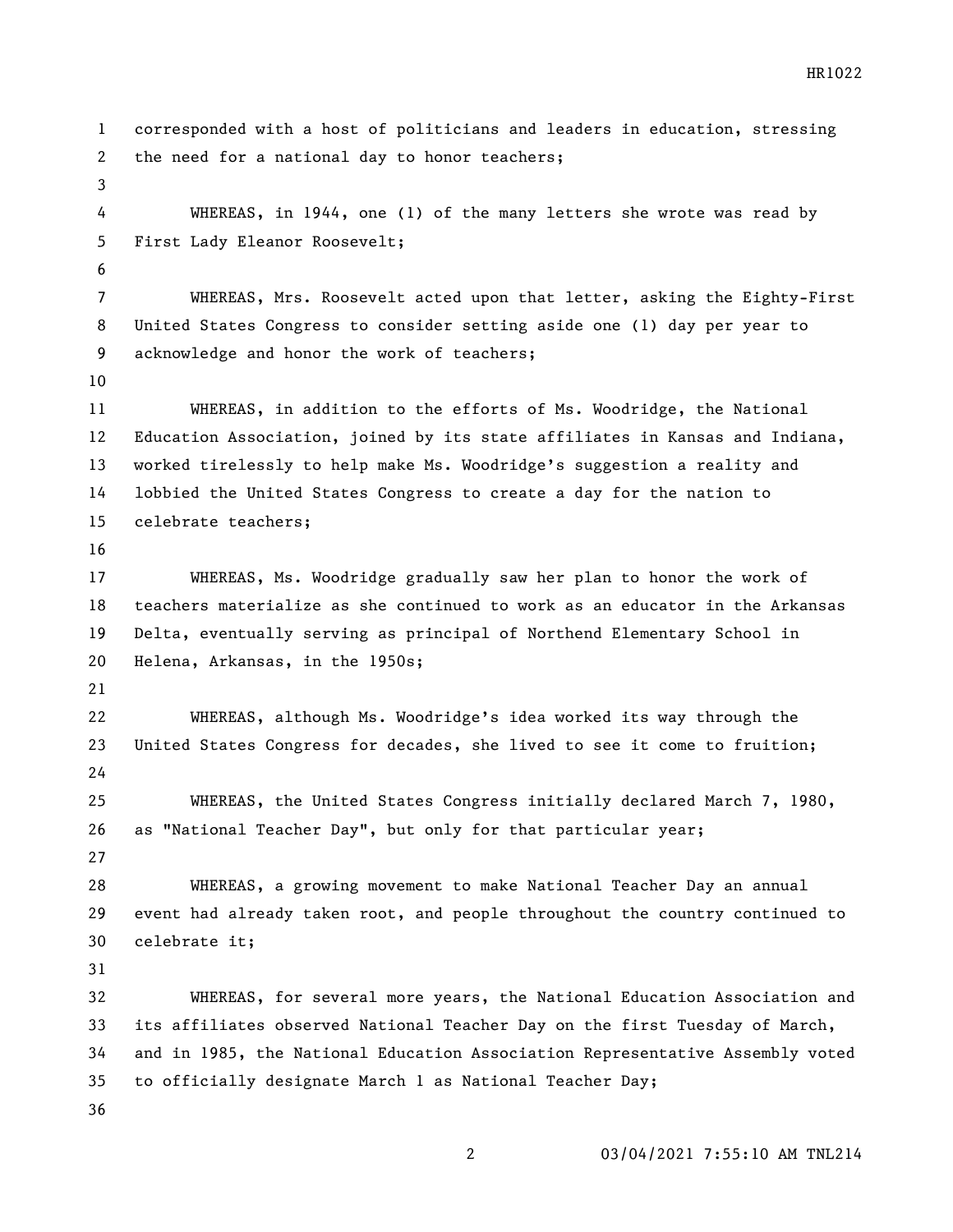WHEREAS, the National Parent Teacher Association was also eager to make the day of recognition official, and took steps to designate the first full week of May as Teacher appreciation Week;

 WHEREAS, each year, the first full week of May would be designated as Teacher Appreciation Week;

 WHEREAS, when Teacher Appreciation Week was established in May 1999, Representative Rush Holt, a congressman from New Jersey, delivered a touching speech as he discussed National Teacher Day before the One Hundred Sixth United States Congress, providing in part, "As a teacher myself, I know that teaching is a hard and sometimes unrecognized job. But of all the important jobs in our society, nothing makes more of an impact on our children than a well trained, caring, and dedicated teacher. No job ultimately is more important to our society";

 WHEREAS, on August 14, 1999, just three (3) months after Representative Rush Holt gave his speech, Mattie Whyte Woodridge died at ninety (90) years of age;

 WHEREAS, although details of Mattie Whyte Woodridge's important lifelong mission are sparse, her patience and diligence led to the permanent establishment of an annual event that continues to make educators and students smile year after year;

 WHEREAS, Mattie Whyte Woodridge does not have her own Wikipedia page, nor is she profiled in many history-based publications. In fact, her name is rarely mentioned, even among all of the festivities that Teacher Appreciation Week brings each year;

 WHEREAS, as we honor our teachers, we should also remember and honor the legacy of Mattie Whyte Woodridge,

NOW THEREFORE,

 BE IT RESOLVED BY THE HOUSE OF REPRESENTATIVES OF THE NINETY-THIRD GENERAL ASSEMBLY OF THE STATE OF ARKANSAS: